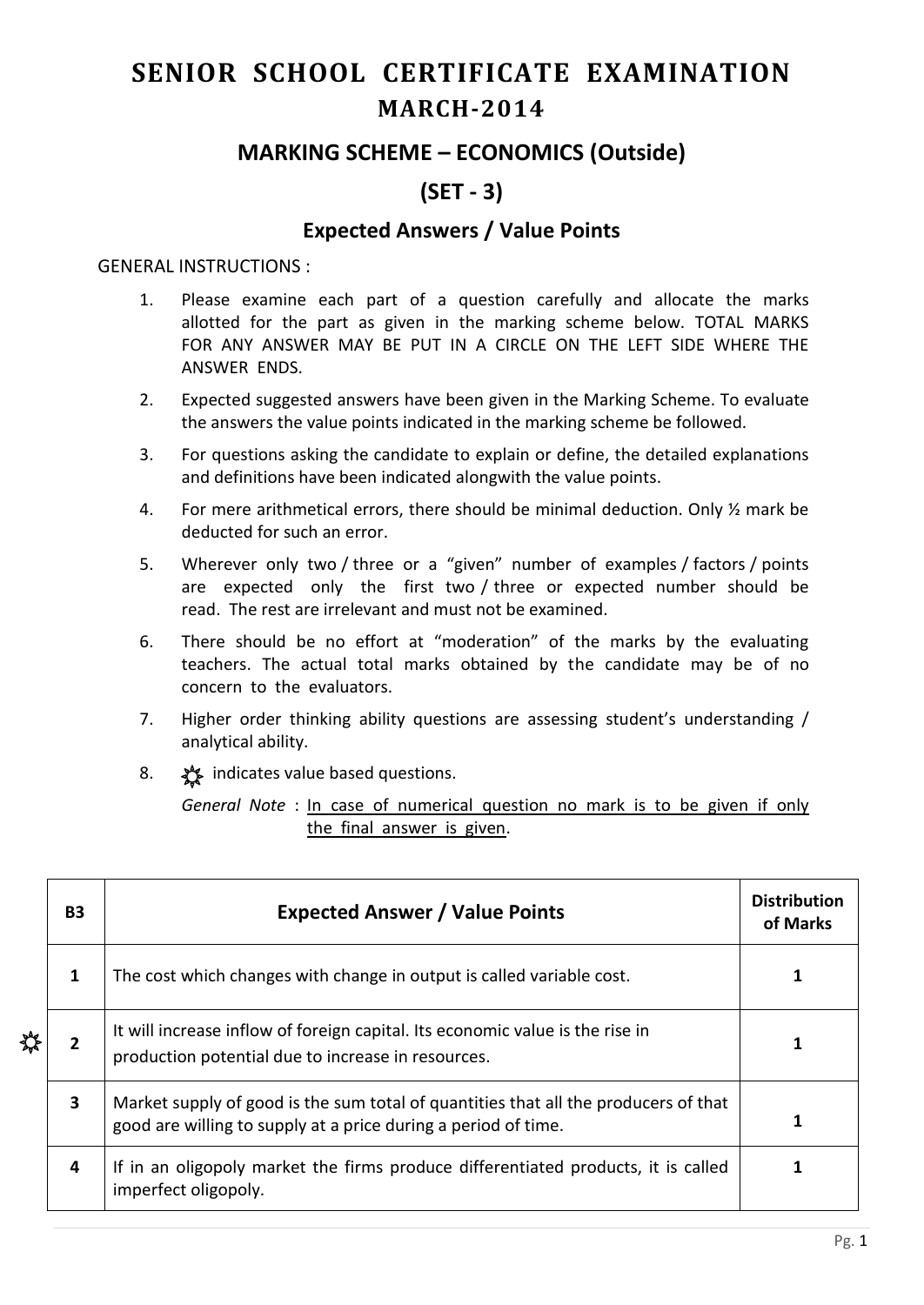| 5              | Monotonic preferences refers to a situation when consumption increases total<br>utility also increases alongwith.                                                                                                                                                                                                                                                                                                                    | 1                   |  |  |  |  |  |  |
|----------------|--------------------------------------------------------------------------------------------------------------------------------------------------------------------------------------------------------------------------------------------------------------------------------------------------------------------------------------------------------------------------------------------------------------------------------------|---------------------|--|--|--|--|--|--|
| 6              | Given $AR = \frac{TR}{Q}$                                                                                                                                                                                                                                                                                                                                                                                                            |                     |  |  |  |  |  |  |
|                | Since $TR = P \times Q$<br>$AR = \frac{P \times Q}{Q} = P$                                                                                                                                                                                                                                                                                                                                                                           |                     |  |  |  |  |  |  |
| $\overline{7}$ | Technological progress leads to reduction in cost of producing output. Price<br>remaining unchanged, less cost means more profit. This increases supply of the<br>good.                                                                                                                                                                                                                                                              |                     |  |  |  |  |  |  |
|                | <b>OR</b><br>Suppose input prices rise. This raises cost. Price of the good remaining<br>unchanged, profits fall. This discourages the producer so supply will decrease.<br>Opposite happens if the input prices fall.                                                                                                                                                                                                               |                     |  |  |  |  |  |  |
| 8              | The main reason why the number of firms is small is that there are barriers which<br>prevent entry of firms into industry. Patents, large capital requirement control<br>over the crucial raw materials, etc. prevent new firms from entering the industry.<br>Only those who are able to cross these barriers enter.                                                                                                                | 3                   |  |  |  |  |  |  |
| 9              | A typical PP curve is downward sloping and concave, i.e. its slope is increasing,<br>because marginal Rate of Transformation (MRT) increases as we move<br>downwards along the curve. MRT increases because no resource is equally<br>efficient in production of all goods. As the resources are transferred from one<br>good to another MRT increases because less and less efficient resources are to<br>be transferred each time. | 3                   |  |  |  |  |  |  |
| 10             | Price. Qty.<br>Total exp.<br>27<br>10<br>270<br>270<br>9<br>30<br>Since with change in price total expenditure remains unchanged, price elasticity<br>of demand is unitary i.e. equal to (-)1.                                                                                                                                                                                                                                       | 1<br>$\overline{2}$ |  |  |  |  |  |  |
|                | (No mark if the percentage method is used)                                                                                                                                                                                                                                                                                                                                                                                           |                     |  |  |  |  |  |  |
| 11             | Change in price of a complementary good affects the demand for the given good.<br>Suppose X is the given good and Y is the complementary good. Suppose price of Y<br>rises. This decreases demand for the complementary good Y. Since X and Y are<br>used jointly, demand for X will also fall. It establishes inverse relation between<br>price of the complementary good and demand for the given good.                            | 4                   |  |  |  |  |  |  |
| 12             | The Law of Variable Proportions states that as only one input is increased, others<br>remaining unchanged, Total Product (TP) changes in three phases.<br>Phase : I TP rises at an increasing rate.<br><b>Phase : II TP rises at decreasing rate</b><br><b>Phase: III TP falls</b>                                                                                                                                                   |                     |  |  |  |  |  |  |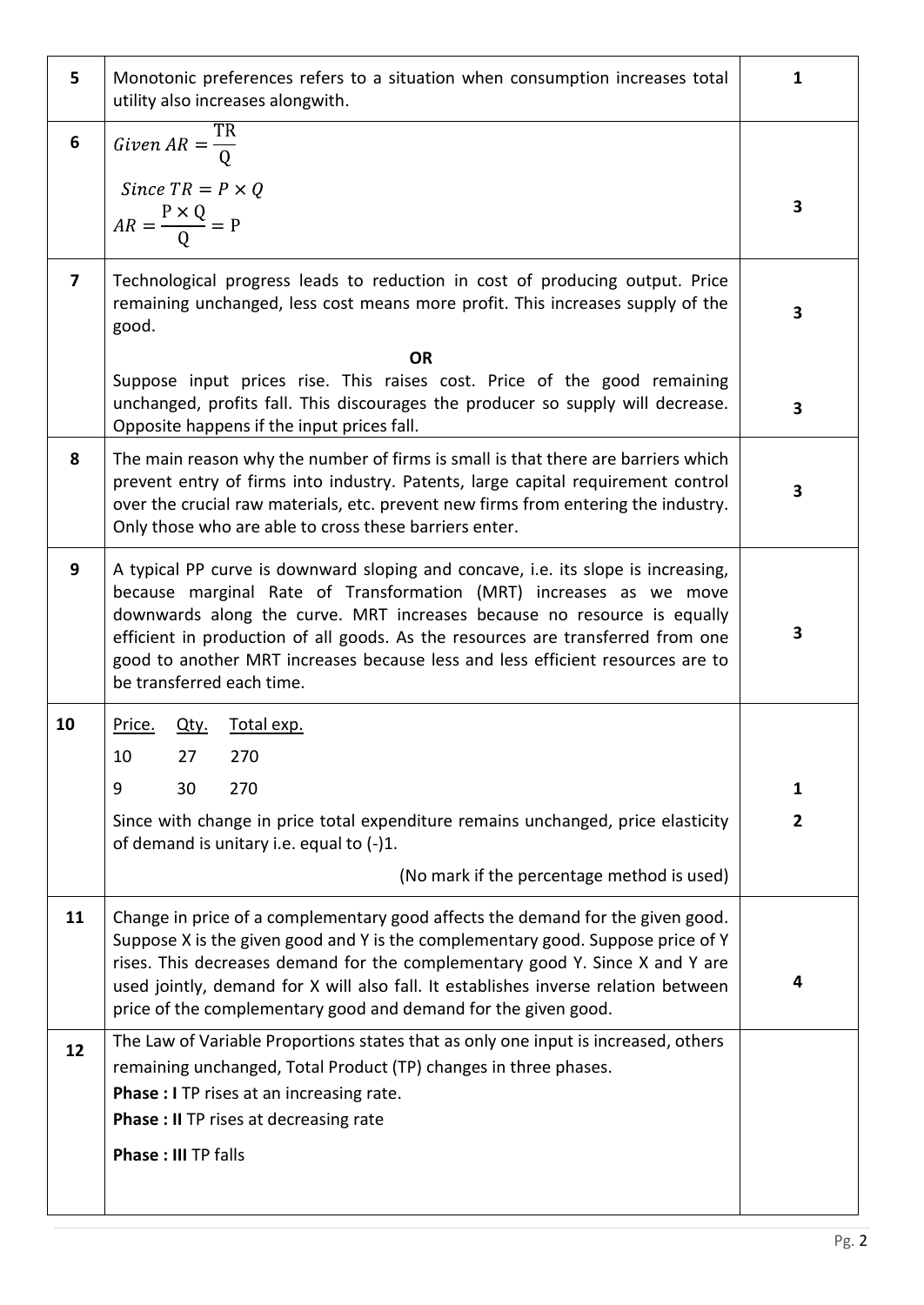|    | Reason:                                                                                                                                                                                                                                                                                                                                                                                                                    |          |                |        |           |                                                                                       |              |  |  |
|----|----------------------------------------------------------------------------------------------------------------------------------------------------------------------------------------------------------------------------------------------------------------------------------------------------------------------------------------------------------------------------------------------------------------------------|----------|----------------|--------|-----------|---------------------------------------------------------------------------------------|--------------|--|--|
|    | <b>Phase :</b> $\bf{I}$ TP rises at an increasing rate because in the beginning as the quantity<br>of the variable input is increased efficient utilization of fixed input takes places<br>due to specialization. This raises efficiency of the variable input.                                                                                                                                                            |          |                |        |           |                                                                                       |              |  |  |
|    | <b>Phase : II</b> TP now rises at a decreasing rate because as the variable input is<br>increased, there is pressure on fixed inputs leading to decline in efficiency.                                                                                                                                                                                                                                                     |          |                |        |           |                                                                                       |              |  |  |
|    | <b>Phase : III</b> TP starts falling because the quantity of the variable input becomes<br>too much in relation to the fixed input.                                                                                                                                                                                                                                                                                        |          |                |        |           |                                                                                       |              |  |  |
|    | (Diagram not required. To be marked as a whole.)                                                                                                                                                                                                                                                                                                                                                                           |          |                |        |           |                                                                                       |              |  |  |
| 13 | $\frac{MU_x}{P_x} = \frac{MU_y}{P_y}$                                                                                                                                                                                                                                                                                                                                                                                      |          |                |        |           | According to the utility analysis, the consumer is in equilibrium when                |              |  |  |
|    | Now, given that Px rises, then                                                                                                                                                                                                                                                                                                                                                                                             |          |                |        |           |                                                                                       |              |  |  |
|    | $\frac{MU_x}{P_x} < \frac{MU_y}{P_y}$                                                                                                                                                                                                                                                                                                                                                                                      |          |                |        |           |                                                                                       |              |  |  |
|    | X and more of Y.                                                                                                                                                                                                                                                                                                                                                                                                           |          |                |        |           | Since per rupee $MU_x$ is lower than per rupee $MU_y$ , the consumer will buy less of | 4            |  |  |
|    |                                                                                                                                                                                                                                                                                                                                                                                                                            |          |                |        |           | It shows that when $P_x$ rises, demand for X falls.                                   |              |  |  |
|    | <b>OR</b>                                                                                                                                                                                                                                                                                                                                                                                                                  |          |                |        |           |                                                                                       |              |  |  |
|    | While buying a unit of a good the consumer compares price with marginal utility<br>(MU). So long as the price the consumer is willing to pay (i.e. MU) is higher than<br>the market price, the consumer will go on buying. As the consumer buys more,<br>MU falls due to the law of Diminishing Marginal Utility. The consumer stops<br>buying when MU or Price he is willing to pay is equal to market price i.e. MU = P. |          |                |        |           |                                                                                       |              |  |  |
|    | If the consumer still buys more, MU will become lower than price; a position a<br>rational consumer will not accept.                                                                                                                                                                                                                                                                                                       |          |                |        |           |                                                                                       | 4            |  |  |
| 14 | Output                                                                                                                                                                                                                                                                                                                                                                                                                     | TR       | <b>TC</b>      | MR     | <b>MC</b> |                                                                                       |              |  |  |
|    | 1                                                                                                                                                                                                                                                                                                                                                                                                                          | 6        | $\overline{7}$ | 6      | 7         |                                                                                       |              |  |  |
|    | $\overline{2}$                                                                                                                                                                                                                                                                                                                                                                                                             | 12       | 13             | 6      | 6         |                                                                                       | $\mathbf{2}$ |  |  |
|    | 3                                                                                                                                                                                                                                                                                                                                                                                                                          | 18       | 17             | 6      | 4         |                                                                                       |              |  |  |
|    | 4<br>5                                                                                                                                                                                                                                                                                                                                                                                                                     | 24<br>30 | 23<br>31       | 6<br>6 | 6<br>8    | Equilibrium                                                                           |              |  |  |
|    |                                                                                                                                                                                                                                                                                                                                                                                                                            |          |                |        |           |                                                                                       |              |  |  |
|    | The producer is in equilibrium at 4 units of output<br><b>Reason:</b> At this level of output the conditions of producers equilibrium<br>given below are satisfied :                                                                                                                                                                                                                                                       |          |                |        |           |                                                                                       | $\mathbf{1}$ |  |  |
|    | $(1)$ MC = MR                                                                                                                                                                                                                                                                                                                                                                                                              |          |                |        |           |                                                                                       |              |  |  |
|    | (2) MC > MR after equilibrium                                                                                                                                                                                                                                                                                                                                                                                              |          |                |        |           |                                                                                       |              |  |  |
|    | <b>Profit</b> = $TR - TC = 24 - 23 = 1$                                                                                                                                                                                                                                                                                                                                                                                    |          |                |        |           |                                                                                       | $\mathbf{1}$ |  |  |
|    |                                                                                                                                                                                                                                                                                                                                                                                                                            |          |                |        |           |                                                                                       |              |  |  |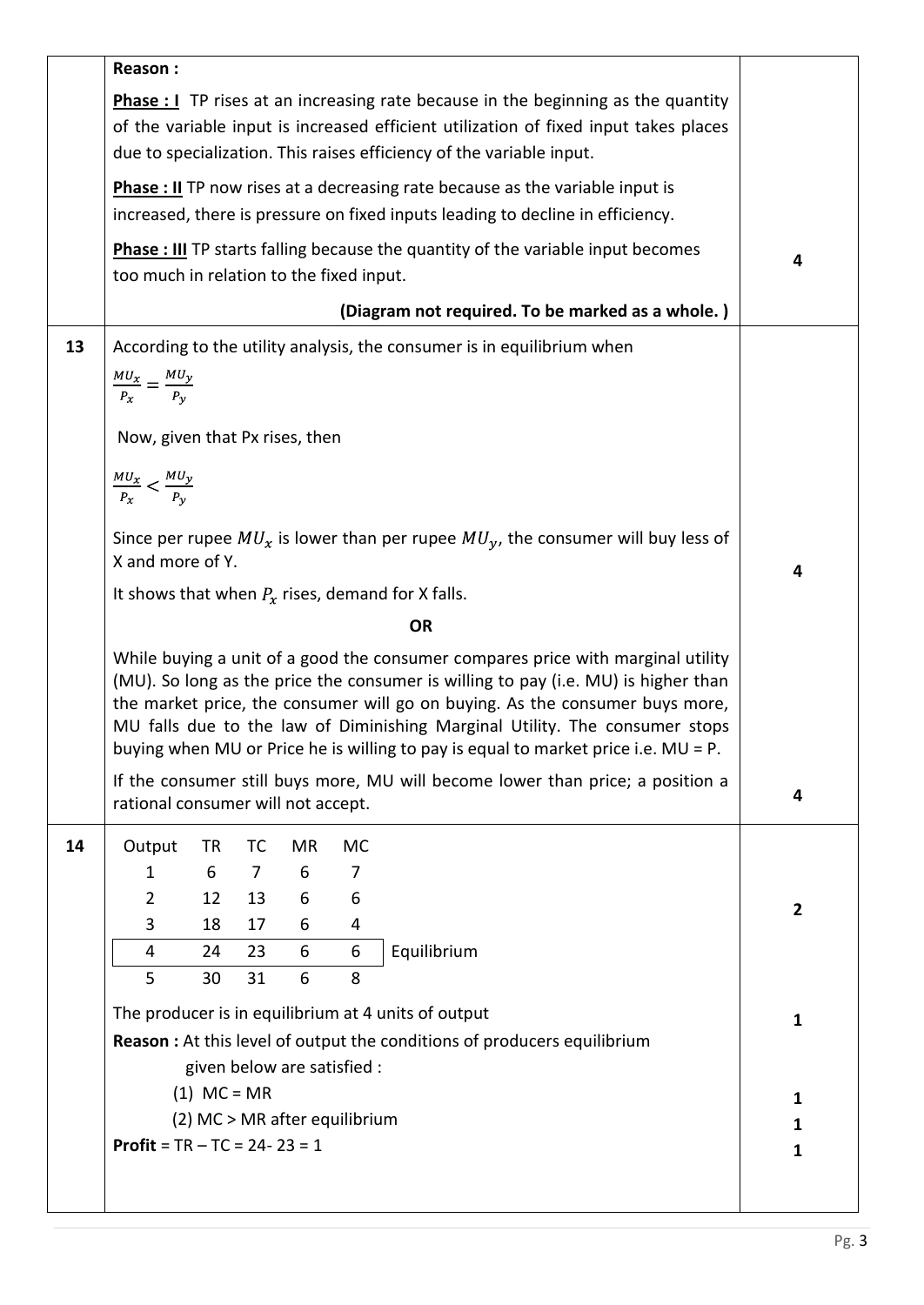| 15 |                                                                                                                                                             |                |  |  |  |  |  |  |
|----|-------------------------------------------------------------------------------------------------------------------------------------------------------------|----------------|--|--|--|--|--|--|
|    |                                                                                                                                                             |                |  |  |  |  |  |  |
|    | Price                                                                                                                                                       |                |  |  |  |  |  |  |
|    |                                                                                                                                                             |                |  |  |  |  |  |  |
|    | $P_{2}$                                                                                                                                                     |                |  |  |  |  |  |  |
|    | $P_{1}$                                                                                                                                                     |                |  |  |  |  |  |  |
|    |                                                                                                                                                             | $\overline{2}$ |  |  |  |  |  |  |
|    |                                                                                                                                                             |                |  |  |  |  |  |  |
|    | $D_{\rm I}$                                                                                                                                                 |                |  |  |  |  |  |  |
|    | $\circ$<br>Q۱<br>Q2<br>Quantily                                                                                                                             |                |  |  |  |  |  |  |
|    |                                                                                                                                                             |                |  |  |  |  |  |  |
|    |                                                                                                                                                             |                |  |  |  |  |  |  |
|    | $OP_1$ is the equilibrium price and $OQ_1$ is equilibrium quantity. When demand<br>$\qquad \qquad \blacksquare$                                             |                |  |  |  |  |  |  |
|    | increases, the demand curve shifts to the right. D2 is new demand curve.                                                                                    |                |  |  |  |  |  |  |
|    | - This creates an excess demand $E_1A_1$ at the existing price OP <sub>1</sub> .                                                                            |                |  |  |  |  |  |  |
|    | - The excess demand causes competition among buyers resulting in rise in price.                                                                             | 4              |  |  |  |  |  |  |
|    | Rise in price leads to fall in demand and rise in supply as indicated by the                                                                                |                |  |  |  |  |  |  |
|    | arrows.                                                                                                                                                     |                |  |  |  |  |  |  |
|    | - These changes continue till the market reaches new equilibrium at $E_2$ with a<br>higher price OP <sub>2</sub> and higher quantity OQ <sub>2</sub> .      |                |  |  |  |  |  |  |
|    |                                                                                                                                                             |                |  |  |  |  |  |  |
|    | <b>For the Blind Candidate</b>                                                                                                                              |                |  |  |  |  |  |  |
|    | Increase in demand result in excess demand                                                                                                                  |                |  |  |  |  |  |  |
|    | It causes competition among buyers resulting in rise in price                                                                                               |                |  |  |  |  |  |  |
|    | Price rise reduces demand and increases supply.<br>Excess demand is reduce                                                                                  |                |  |  |  |  |  |  |
|    | These changes continue till demand and supply are equal at new price.                                                                                       |                |  |  |  |  |  |  |
|    | New price is higher than old price                                                                                                                          | 6              |  |  |  |  |  |  |
|    |                                                                                                                                                             |                |  |  |  |  |  |  |
| 16 |                                                                                                                                                             |                |  |  |  |  |  |  |
|    | (i) Indifference Curve Slopes Downwards: because in order to consume More<br>units of X good the consumer must give up some quantity of Y good, so that     | 3              |  |  |  |  |  |  |
|    | consumer remains on the same level of satisfaction at each point of Indifference                                                                            |                |  |  |  |  |  |  |
|    | Curve.                                                                                                                                                      |                |  |  |  |  |  |  |
|    | (ii) Indifference Curve is convex to the origin: Because it is assumed that                                                                                 |                |  |  |  |  |  |  |
|    | Marginal Rate of Substitution falls continuously as the consumer moves                                                                                      |                |  |  |  |  |  |  |
|    | downwards along the curve. It is due to the Law of Diminishing Marginal Utility.                                                                            | 3              |  |  |  |  |  |  |
|    | <b>OR</b>                                                                                                                                                   |                |  |  |  |  |  |  |
|    |                                                                                                                                                             | 1              |  |  |  |  |  |  |
|    | Marginal Rate of Substitution (MRS) means the rate at which a consumer is<br>willing to sacrifice quantity of one good to obtain one more unit of the other |                |  |  |  |  |  |  |
|    | good.                                                                                                                                                       |                |  |  |  |  |  |  |
|    |                                                                                                                                                             |                |  |  |  |  |  |  |
|    |                                                                                                                                                             |                |  |  |  |  |  |  |
|    |                                                                                                                                                             |                |  |  |  |  |  |  |
|    |                                                                                                                                                             |                |  |  |  |  |  |  |
|    |                                                                                                                                                             |                |  |  |  |  |  |  |

Pg. 4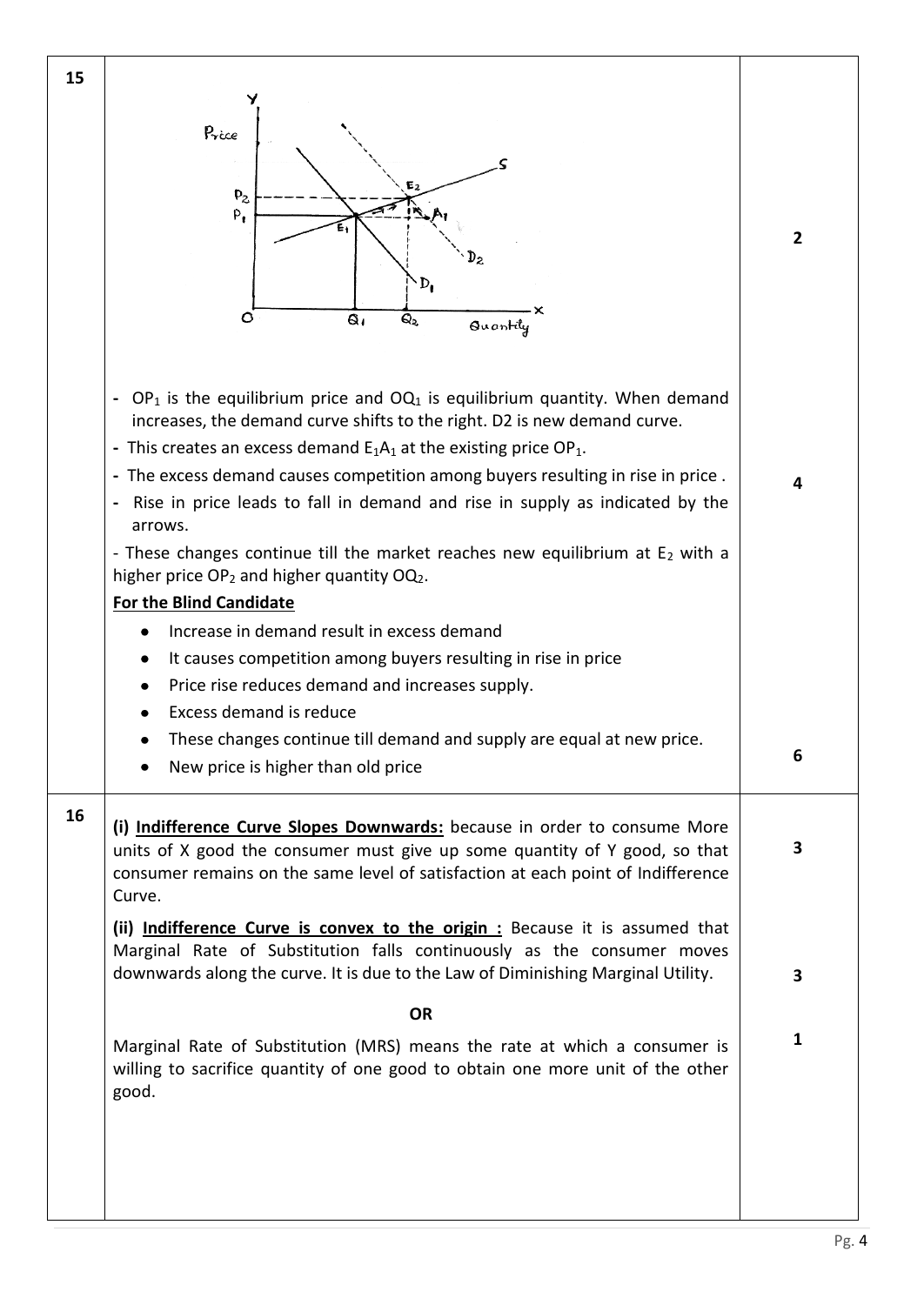|    | Let the two goods consumed be A and B. Suppose the following combinations of<br>these two goods have the same utility level for him :                                                                                                                                                                                      |                |  |  |  |  |
|----|----------------------------------------------------------------------------------------------------------------------------------------------------------------------------------------------------------------------------------------------------------------------------------------------------------------------------|----------------|--|--|--|--|
|    | Good A<br>Good B<br><b>MRS</b><br>8<br>1<br>$\overline{2}$<br>4<br>4B:1A<br>$\overline{3}$<br>$\mathbf{1}$<br>3B:1A                                                                                                                                                                                                        | 3              |  |  |  |  |
|    | The consumer is willing to sacrifice 4B to obtain second unit of A. For the third<br>unit of A. he is willing to sacrifice less because marginal utility of A decreases as<br>he consumes more of A.                                                                                                                       | $\overline{2}$ |  |  |  |  |
|    | <b>SECTION - B</b>                                                                                                                                                                                                                                                                                                         |                |  |  |  |  |
| 17 | Excess demand refers to AD exceeding AS at the full employment level of<br>income.                                                                                                                                                                                                                                         | $\mathbf{1}$   |  |  |  |  |
| 18 | When total government expenditure exceeds total government receipts<br>excluding borrowing, the difference is called fiscal deficit.                                                                                                                                                                                       | $\mathbf{1}$   |  |  |  |  |
| 19 | Managed floating exchange rate is flexible exchange rate which can be<br>moderated by the intervention of the central bank through buying and selling of<br>foreign currencies in the open market.                                                                                                                         | $\mathbf{1}$   |  |  |  |  |
| 20 | Time deposits are deposits which have fixed period of maturity Or which can be<br>withdrawn only after a specified period of time.                                                                                                                                                                                         | $\mathbf{1}$   |  |  |  |  |
| 21 | Full employment is a situation in which all those who are able and willing to work<br>at given wage rate find work.                                                                                                                                                                                                        | $\mathbf{1}$   |  |  |  |  |
| 22 | (i) Tax Receipts are revenue receipts because these neither create any liability<br>nor reduce asset.                                                                                                                                                                                                                      |                |  |  |  |  |
|    | (ii) Disinvestments are capital receipts because it reduces assets.                                                                                                                                                                                                                                                        |                |  |  |  |  |
| 23 | Appreciation of domestic currency means fall in the price of foreign currency in<br>term of domestic currency. Fall in exchange rate mean exports becoming costlier<br>for the foreign buyers because they will now get less goods and services for each<br>unit of foreign currency. This will reduces demand for exports | 3              |  |  |  |  |
| 24 | Externalities refer to the benefits (or harms) a firm or an individual causes to<br>another for which it is not paid (or penalised)                                                                                                                                                                                        |                |  |  |  |  |
|    | <b>Example</b> : Use of public parks by the people for pleasure for which no payments<br>are made by the public (or any other example). It increases welfare through                                                                                                                                                       | 1              |  |  |  |  |
|    | positive effect on health.                                                                                                                                                                                                                                                                                                 | $\overline{2}$ |  |  |  |  |
| 25 | The unit of account function means that monetary unit is treated as the<br>standard unit for quoting prices or borrowing & lending activities etc. This<br>function has made possible keeping of accounts and the emergence of the<br>banking system.                                                                      |                |  |  |  |  |
|    |                                                                                                                                                                                                                                                                                                                            |                |  |  |  |  |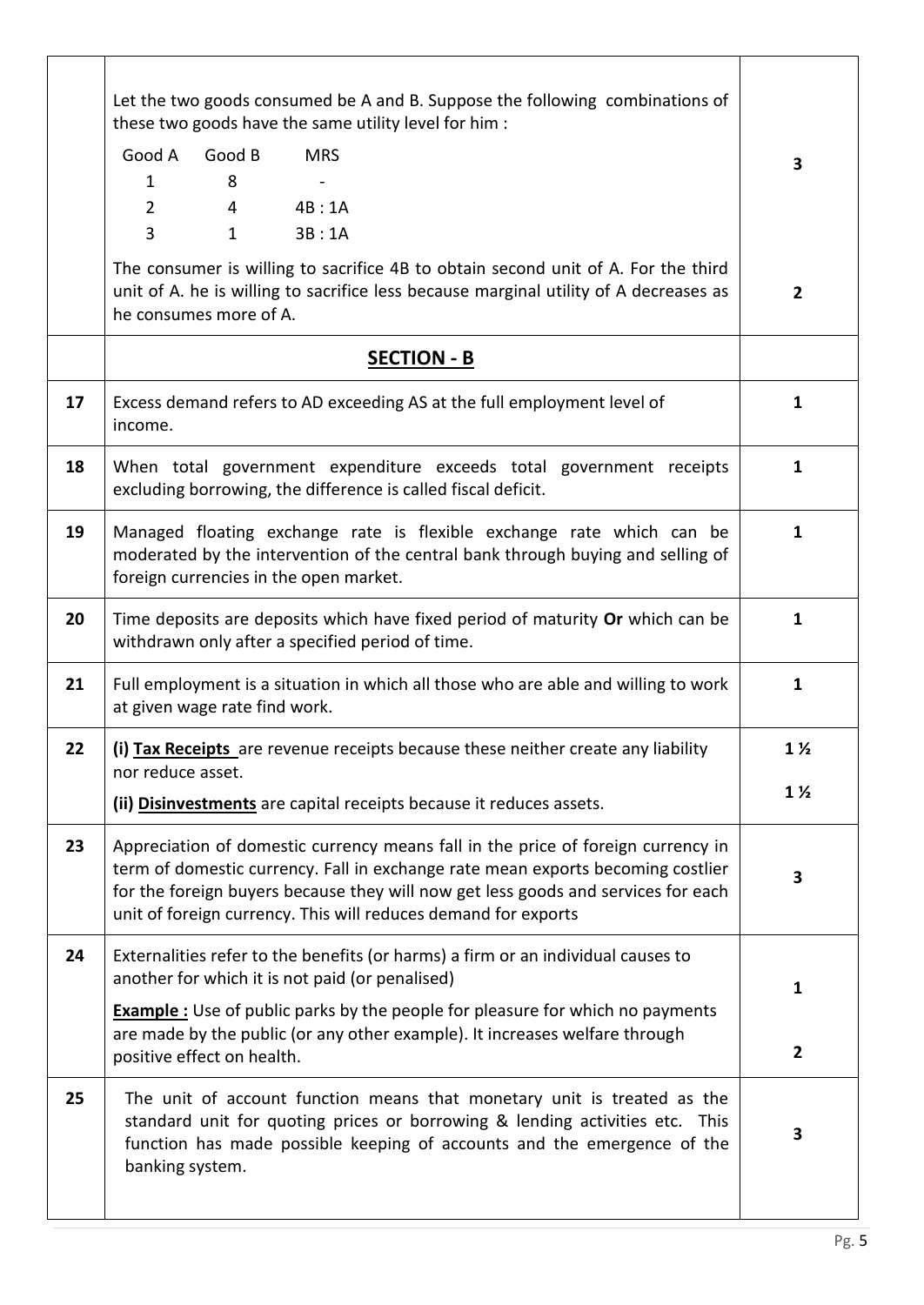|                | <b>OR</b>                                                                                                                                                                                                                                                                         |  |  |  |  |  |  |  |
|----------------|-----------------------------------------------------------------------------------------------------------------------------------------------------------------------------------------------------------------------------------------------------------------------------------|--|--|--|--|--|--|--|
| 3              | Deferred payments mean payment contracted to be made at some future date.<br>Money serves as a standard of such deferred payments, like in borrowing and<br>lending activities. It has made possible the creation of banking system.                                              |  |  |  |  |  |  |  |
| 3              | 26<br>Autonomous transactions are those which are not influenced by other<br>transactions in Balance of Payment Account. Accommodating transactions are<br>those which are undertaken to cover deficit / Surplus in BOP.                                                          |  |  |  |  |  |  |  |
| $1\frac{1}{2}$ | $Y = \overline{C} + \text{MPC}(Y) + I$<br>27                                                                                                                                                                                                                                      |  |  |  |  |  |  |  |
| $1\frac{1}{2}$ | $500 = \overline{C} + (1 - 0.3)500 + 100$                                                                                                                                                                                                                                         |  |  |  |  |  |  |  |
| $\mathbf{1}$   | $\overline{C}$ = 500 – 350 – 100 = 50                                                                                                                                                                                                                                             |  |  |  |  |  |  |  |
|                | (No marks if only the final answer is given)                                                                                                                                                                                                                                      |  |  |  |  |  |  |  |
| 4              | This will reduce the inequalities of income as the difference between disposable<br>28<br>incomes of higher income and lower income groups will fall. This will also provide<br>more resource to the government for spending on welfare of the poor-                              |  |  |  |  |  |  |  |
| 4              | 29<br>Central bank is banker to the government like commercial banks are to the<br>public. It accepts deposits from government and gives loans to the government<br>in times of need.                                                                                             |  |  |  |  |  |  |  |
|                | <b>OR</b>                                                                                                                                                                                                                                                                         |  |  |  |  |  |  |  |
| 4              | Commercial banks are required to keep a certain minimum percentage of<br>deposits as cash reserve with the central bank. Central bank user these reserves<br>to meet emergency requirements of the commercial banks. It is called bankers'<br>bank functions of the central bank. |  |  |  |  |  |  |  |
| $\mathbf{2}$   | (i) Taking care of aged parents Should be included because it is a productive<br>service rendered to the parents.                                                                                                                                                                 |  |  |  |  |  |  |  |
| $\overline{2}$ | (ii) Payments of corporation tax should not be included because any tax<br>payment is a transfer payment as no good or service is provided in return                                                                                                                              |  |  |  |  |  |  |  |
| $\overline{2}$ | (iii) Expenditure on providing police services by government should be included<br>because expenditure on any free service provided by government is<br>government's final consumption expenditure.                                                                               |  |  |  |  |  |  |  |
|                | (No marks if the reason is not given)                                                                                                                                                                                                                                             |  |  |  |  |  |  |  |
| $\mathbf{2}$   | 31<br>5,1<br>Ε<br>Τ<br>o<br>M<br>Income                                                                                                                                                                                                                                           |  |  |  |  |  |  |  |
|                |                                                                                                                                                                                                                                                                                   |  |  |  |  |  |  |  |